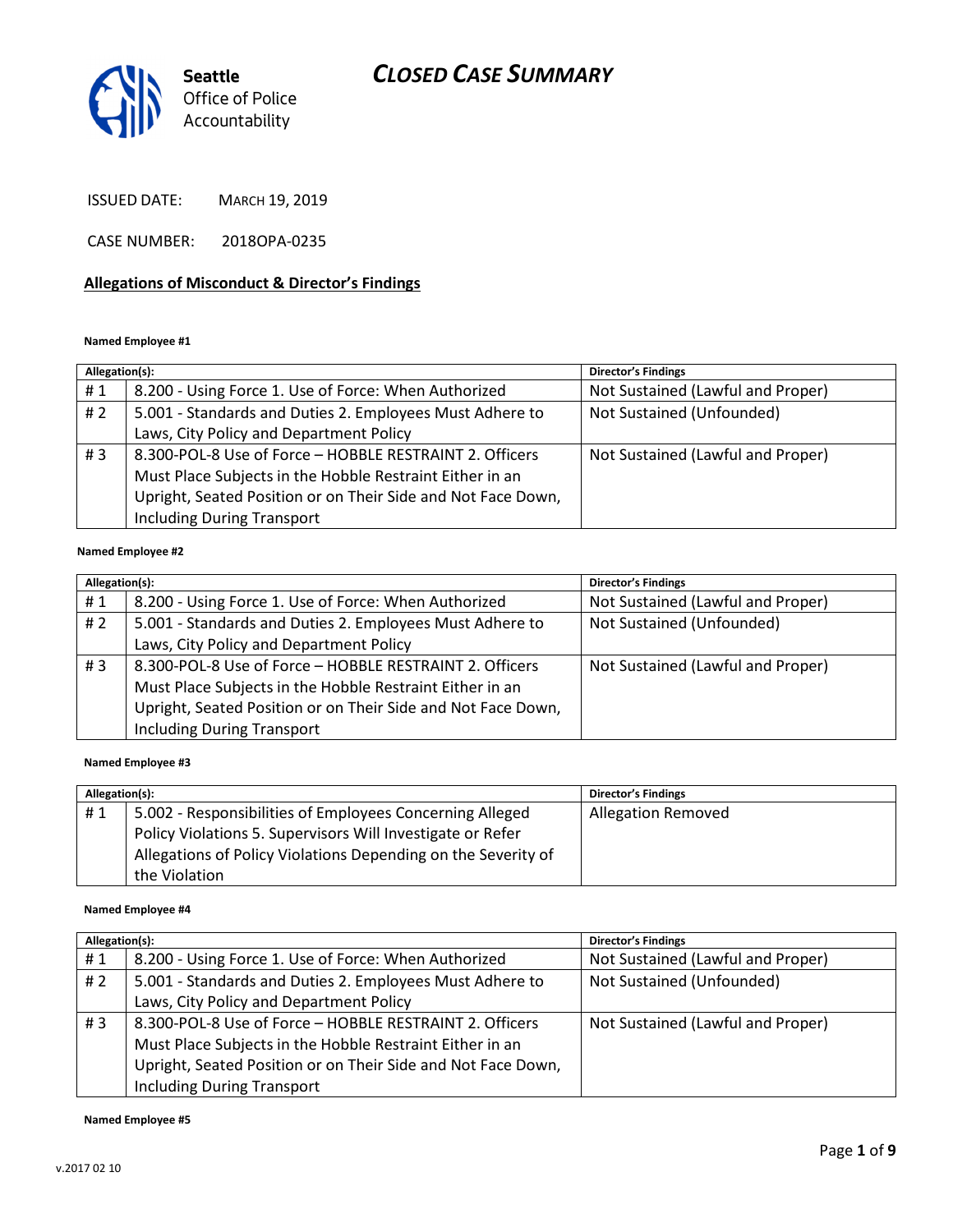

## CLOSE CASE SUMMARY

OPA CASE NUMBER: 2018OPA-0235

| Allegation(s): |                                                              | <b>Director's Findings</b>        |
|----------------|--------------------------------------------------------------|-----------------------------------|
| #1             | 8.200 - Using Force 1. Use of Force: When Authorized         | Not Sustained (Lawful and Proper) |
| # 2            | 5.001 - Standards and Duties 2. Employees Must Adhere to     | Not Sustained (Unfounded)         |
|                | Laws, City Policy and Department Policy                      |                                   |
| #3             | 8.300-POL-8 Use of Force - HOBBLE RESTRAINT 2. Officers      | Not Sustained (Lawful and Proper) |
|                | Must Place Subjects in the Hobble Restraint Either in an     |                                   |
|                | Upright, Seated Position or on Their Side and Not Face Down, |                                   |
|                | <b>Including During Transport</b>                            |                                   |

### This Closed Case Summary (CCS) represents the opinion of the OPA Director regarding the misconduct alleged and therefore sections are written in the first person.

#### EXECUTIVE SUMMARY:

The Complainant alleged that the Named Employees used excessive force and inappropriately touched him during his arrest. It was further alleged that the Named Employees improperly applied a hobble restraint on the Complainant. It was also alleged that the Named Employees' Supervisor failed to refer the Complainant's excessive force and inappropriate touching allegations to OPA.

#### ADMINISTRATIVE NOTE:

This case was submitted to the OPA Auditor for review seven days prior to the expiration of the 180-day deadline. The Auditor was unable to complete his review in time because: he was unavailable during that time; the case was not submitted to him with sufficient advanced notice; and he was unaware of the impending deadline. As such, the Director's Certification Memo is being issued after the expiration of the 180-day timeline set forth in the Collective Bargaining Agreement between the City of Seattle and SPOG.

#### SUMMARY OF INVESTIGATION:

According to the General Offense (GO) Report, the Named Employees responded to multiple 911 calls of a male suspect who was damaging civilian vehicles by scratching them with a sharp instrument while walking by them. A detailed description of the suspect was broadcasted to officers, which read: "BM, 30s 5'7, 150, No Shirt, Gry Hiking Pants, Carrying Backpack." Other officers located the Complainant, who matched that description, and detained him in handcuffs while they waited for a victim to arrive for a possible identification. The Complainant was placed in handcuffs because he matched the description of another disturbance where the Complainant had thrown a folded knife at Named Employee #5 (NE#5) and another officer who stopped to do a welfare check on him earlier that evening. After the Complainant was positively identified as the perpetrator in both incidents, he began resisting NE#5, as well as Named Employee #1 (NE#1), Named Employee #2 (NE#2) and Named Employee #4 (NE#4). The Complainant also began kicking NE#1. In response, the Named Employees sat the Complainant down on the ground and put him on his side. They then began searching the Complainant following his arrest.

At this time, the Complainant started resisting by "thrashing" around on the ground and kicking at the Named Employees. The Named Employees rolled the Complainant onto his stomach to gain better control and employed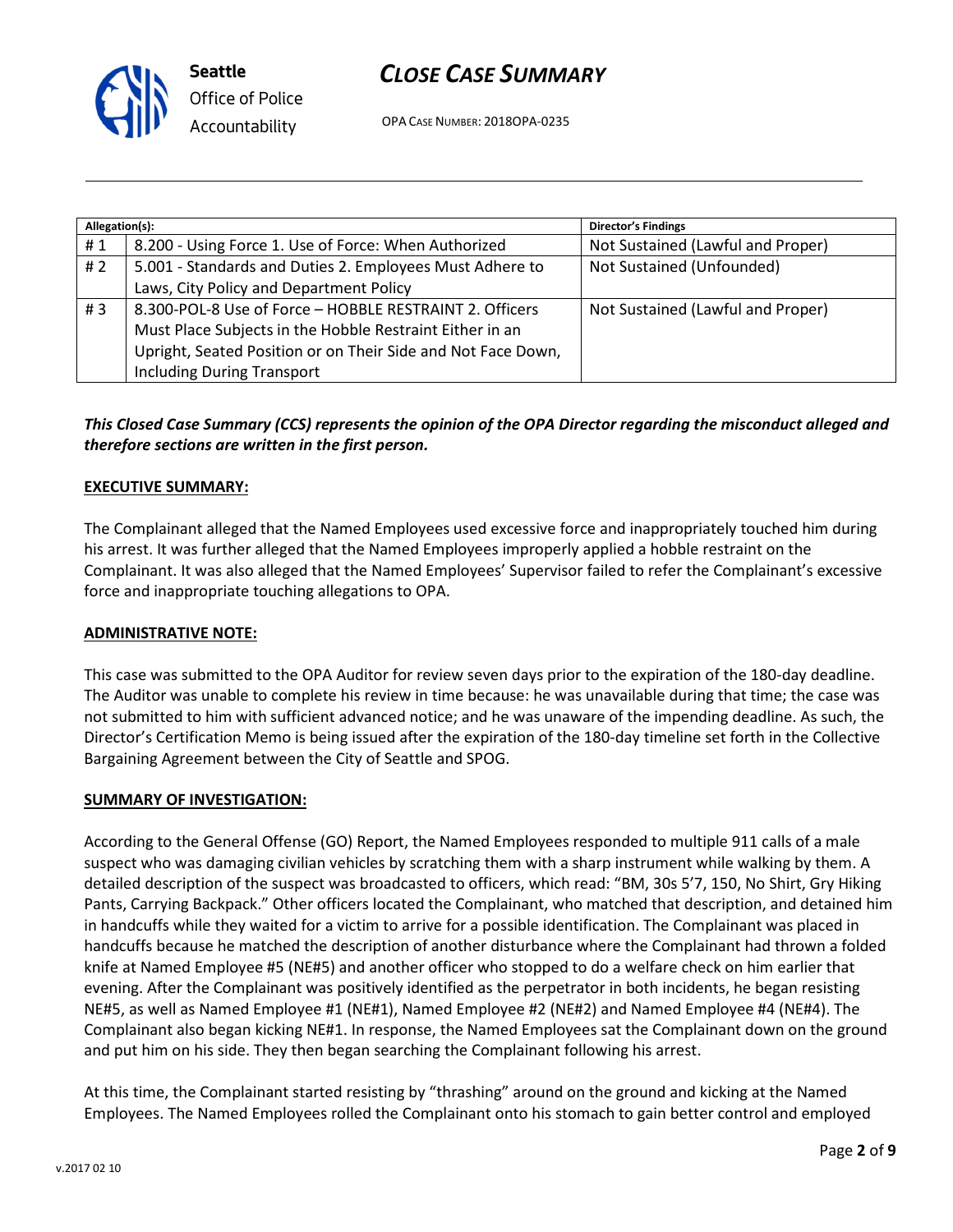



OPA CASE NUMBER: 2018OPA-0235

the use of a hobble restraint on his legs to keep him from kicking them. NE#5 noted in his GO that the Complainant complained that he was unable to breathe and that his knee was injured. NE#5 also reported that the Complainant spit at NE#1, which prompted another officer to place a spit sock over the Complainant's head. Following this action, the Complainant reportedly threatened to put a bullet in the back of the head of NE#5, NE#4 and Named Employee #3 (NE#3). While in custody, it was reported that the Complainant made several statements concerning the conduct of the Named Employees including that they: were raping him; he could not breath; his right knee hurt; and the handcuffs were hurting his hands. The Complainant was subsequently transported and booked into King County Jail for Investigation of Malicious Mischief; Assault (assaulting officers); investigation of harassment; and obstruction. It was noted in the General Offense Report that NE#3 was the supervising Sergeant who was on scene and screened this incident and reviewed the use of force paperwork.

NE#3 attempted to interview the Complainant while still at the scene. NE#3 reported that the Complainant was generally uncooperative and threatened violence to NE#3's wife. NE#3 reported that the only substantive remark the Complainant made was that he could not feel his fingers. NE#3 told the Complainant that SPD would assist with that issue once it was safe to do so.

Based on the Complainant's statements, this matter was referred to OPA and this investigation ensued.

As part of its investigation, OPA reviewed Body Worn Video (BWV). The BWV show that the Complainant was initially calm and compliant when he was first approached and placed into handcuffs by officers. However, thereafter, the Complainant forcefully resisted NE#1, NE#2, NE#4, and NE#5. The Complainant was seen pulling away from and kicking at officers before he was taken to the ground. The officers were seen moving the Complainant to a recovery position shortly after they took him to the ground. The BWV showed the Complainant continually kicking and spiting at the officers while they issued him commands to stop resisting. The officers worked with their arms to control the Complainant's actions. The Complainant was also seen attempting to head-butt officers and was heard making assorted claims of being inappropriately touched and unable to breathe. The officers were seen moving the Complainant to the prone position in response to his resistance. The BWVs showed the placing of the hobble restraint around the legs of the Complainant while he was in the prone position. The officers were seen on BWV turning the Complainant onto his side just prior to their lifting him onto a gurney. Once on the gurney, the Complainant was seen making additional attempts to head-butt officers.

OPA attempted to interview the Complainant through his attorney, but that effort proved unsuccessful. Thus, the Complainant was not interviewed as part of this investigation.

The Named Employees were interviewed by OPA. NE#1 told OPA that he and NE#4 placed the Complainant in handcuffs without incident. After they walked him over to the front of their police vehicle, the Complainant started yelling that NE#1 and NE#4 were beating him, and then tried to slam his head into a Department of Corrections vehicle multiple times. NE#1 stated that he and NE#4 responded by moving him away so that the Complainant could not do further harm to himself. At that point, NE#1 stated that the Complainant started kicking him, so they took him to the ground using de minimis force. Once on the ground, the Complainant was moved onto his side in the recovery position. NE#1 explained that the Complainant spat at him and tried to head-butt the officers. NE#1 stated that he and NE#4 responded by placing the Complainant on his stomach. NE#1 noted that the Complainant was still trying to spit at him. In response, NE#1 recalled that one of the responding officers placed a spit sock over the Complainant's head. NE#1 stated that he and NE#4 continued to try to control the Complainant's head area while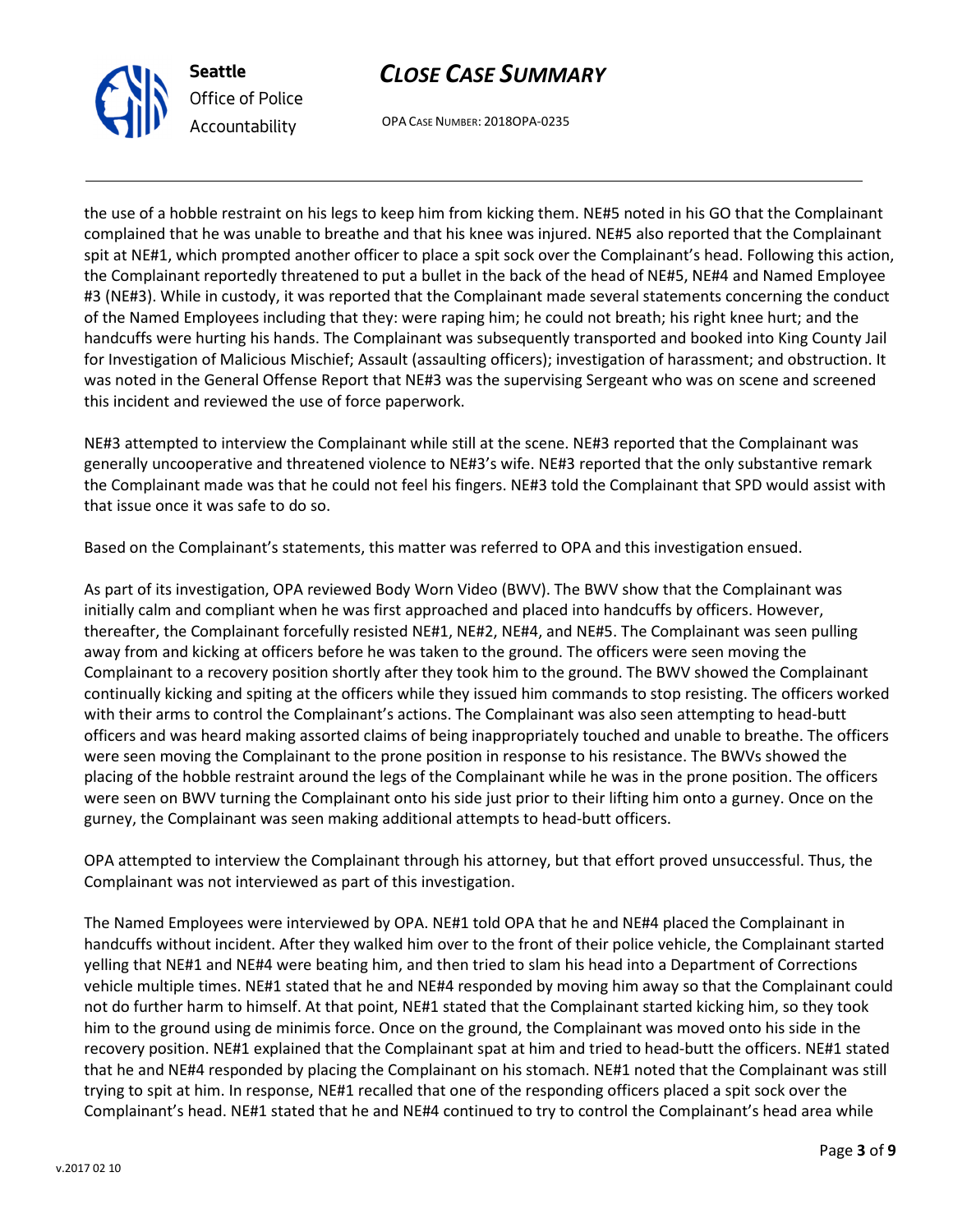

## CLOSE CASE SUMMARY

OPA CASE NUMBER: 2018OPA-0235

NE#2 and NE#5 were trying to maintain control of his legs. NE#1 recalled that the Complainant continued to kick at the officers so someone called for a hobble restraint. NE#1 stated that he maintained control of the Complainant's head area by bracing the Complainant's right shoulder with his knee. NE#4 maintained control of the Complainant's left shoulder. NE#1 stated that the focus was to keep the Complainant from thrashing around so that he did not cause injury to himself. NE#1 recalled hearing the Complainant talking about how his neck was about to break, but noted that no one was holding the Complainant's neck and that he could move his head. NE#1 recalled the Complainant making comments that the officers were touching him inappropriately, but NE#1 denied that allegation and said that they only thing they did was remove a wallet from his back pocket. NE#1 was not involved in the placement of the hobble restraint on the Complainant. NE#1 remained positioned at the Complainant's right shoulder. NE#1 stated that he did not turn the Complainant on his side after the hobble restraint was in place because the Complainant continued to thrash around and was a danger to himself and others. NE#1 noted that the officers monitored the subject's breathing and overall well-being during the period of time that he remained in the prone position.

NE#2, NE#4, and NE#5 provided similar accounts of what transpired in their separate interviews with OPA. All three of the Named Employees denied that they ever placed their hands on or near the Complainant's neck or otherwise restricted his breathing. They also denied touching him inappropriately. They confirmed that the hobble restraint was placed on the Complainant by a Sergeant. All three stated that they did not turn the Complainant onto his side following the application of the hobble restraint because they feared he would continue to take steps to injure himself or others.

NE#1, NE#2, NE#4, and NE#5 completed use of force reports pertaining to this incident. All four reports were consistent with the information reported in the General Offense Report and with what was captured on BWV.

NE#3, the Sergeant who screened the arrest, was interviewed regarding his reasons for not reporting the Complainant's allegations to OPA. NE#3 stated that he believed that the Complainant made those comments to get the officers to release hold of him, and not as actual allegations of misconduct. NE#3 also stated that when he attempted to interview the Complainant afterwards, he was not compliant and threatened to shoot NE#3's wife.

SPD's Force Review Board found that the Named Employees' use of force, tactics, and decision-making were all consistent with policy.

#### ANALYSIS AND CONCLUSIONS:

#### Named Employee #1 - Allegations #1 8.200 - Using Force 1. Use of Force: When Authorized

SPD Policy 8.200(1) requires that force used by officers be reasonable, necessary and proportional. Whether force is reasonable depends "on the totality of the circumstances" known to the officers at the time of the force and must be balanced against "the rights of the subject, in light of the circumstances surrounding the event." (SPD Policy 8.200(1).) The policy lists a number of factors that should be weighed when evaluating reasonableness. (See id.) Force is necessary where "no reasonably effective alternative appears to exist, and only then to the degree which is reasonable to effect a lawful purpose." (Id.) Lastly, the force used must be proportional to the threat posed to the officer. (Id.)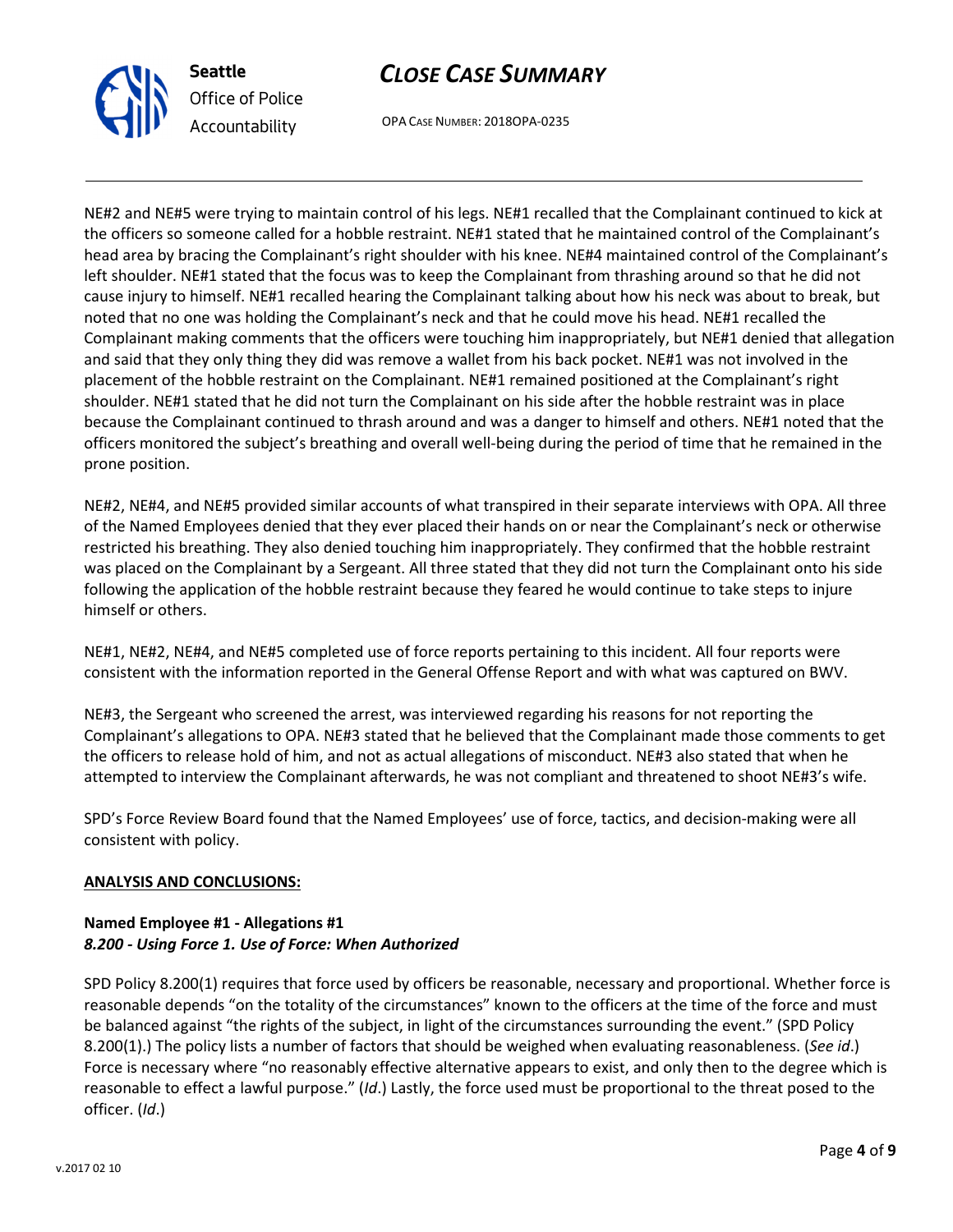# CLOSE CASE SUMMARY

OPA CASE NUMBER: 2018OPA-0235

The evidence establishes that the officers had probable cause to arrest the Complainant for felony level property damage to multiple vehicles parked in the area. Prior to contacting the Complainant, officers formulated a plan of action and assigned roles. Though the Complainant was initially compliant, there was an immediate change in his demeanor once he was placed in handcuffs. The Complainant began resisting arrest and the efforts of the Named Employees to control his movements by pulling away and kicking at them. The Complainant also attempted to purposefully slam his head into a vehicle. In response, the Named Employees attempted to take the Complainant down to the ground to control his actions and to prevent him from harming himself.

Once on the ground, the Complainant continued kicking at the Named Employees. He also made attempts to headbutt NE#1 and NE#4, as well as to spit at NE#1. Throughout this incident, the officers used their body weight to maintain control of the Complainant. Despite those efforts, the Complainant continued to kick at the officers. NE#3 ultimately ordered the use of a hobble restraint, which was applied over the Complainant's legs. The Complainant was heard throughout this incident making allegations that the Named Employees were beating him up and touching him inappropriately. However, OPA found nothing in the evidence to suggest that any of the Named Employees used excessive force or otherwise violated the Complainant. In fact, the BWV establishes that the conduct alleged by the Complainant did not occur. Moreover, the BWV conclusively disproves that the Named Employees' did not use excessive force and establishes that the force they did use was reasonable, necessary, and proportional.

As such, I recommend that this allegation be Not Sustained – Lawful and Proper as against NE#1, NE#2, NE#4, and NE#5.

Recommended Finding: Not Sustained (Lawful and Proper)

### Named Employee #1 - Allegation #2 5.001 - Standards and Duties 2. Employees Must Adhere to Laws, City Policy and Department Policy

The Complainant alleged that the Named Employees touched him inappropriately or otherwise violated him in a sexual manner.

SPD Policy 5.001-POL-2 requires that employees adhere to laws, City policy, and Department policy. If the allegation against the Named Employees were true, it would constitute, at a minimum, a violation of Washington State law.

BWV captured virtually the entirety of the Named Employees' interactions with the Complainant. This evidence clearly establishes that the conduct alleged by the Complainant did not occur and that his claims are frivolous in this respect. As such, I recommend that this allegation be Not Sustained – Unfounded against as against NE#1, NE#2, NE#4, and NE#5.

#### Recommended Finding: Not Sustained (Unfounded)

#### Named Employee #1 - Allegation #3

8.300-POL-8 Use of Force – HOBBLE RESTRAINT 2. Officers Must Place Subjects in the Hobble Restraint Either in an Upright, Seated Position or on Their Side and Not Face Down, Including During Transport



Seattle

Office of Police Accountability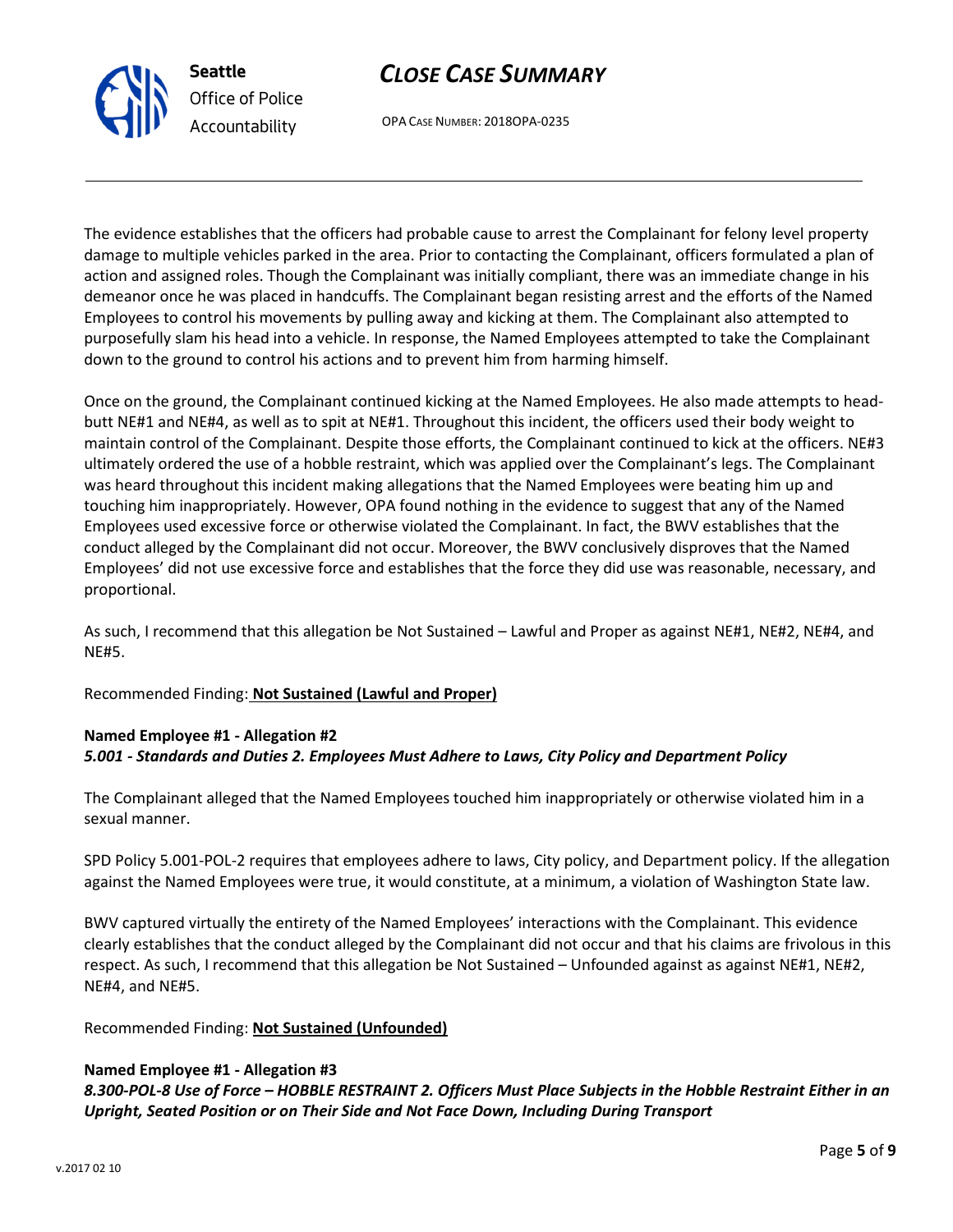

## CLOSE CASE SUMMARY

OPA CASE NUMBER: 2018OPA-0235

It is alleged that the Named Employees failed to properly position the Complainant after using a hobble restraint to control his legs.

SPD Policy 8.300-POL-8 (2) states that officers must place subjects in the hobble restraint either in an upright, seated position or on their side and not face down, including during transport.

A hobble restraint was placed on the Complainant' legs to overcome his constant kicking. Following its application, the Named Employees still had to work to control the Complainant as he continued to thrash around and kick at the officers. Based on the evidence, including the BWV, it appeared that the Named Employees' decision to leave the Complainant in the prone position following the placement of the hobble restraint was specifically designed as a temporary means of preventing the Complainant from harming himself, which is something he attempted to do at various point during this incident.

Though the Named Employees failed to move the Complainant to a seated position or onto his side as required by policy, OPA acknowledges that the policy does not contemplate situations where doing so may not be the best decision for the safety of the officers and the subject. When evaluating the totality of the circumstances facing the Named Employees at the time, I cannot say that their decision to not immediately place the Complainant into a recovery or seated position was unreasonable or violated policy. I further note that the Named Employees continued to monitor the Complainant's breathing and, shortly after placing him in the hobble restraint, secured him on a gurney in an appropriate position. Lastly, the officers' actions were ordered and monitored by a supervisor, NE#3. As such, even had I concluded that they violated policy during this incident, I would have found that NE#3, not the officers, was ultimately responsible for their conduct.

For these reasons and the unique facts presented by this case, I recommend that this allegation be Not Sustained – Lawful and Proper as against NE#1, NE#2, NE#4, and NE#5.

#### Recommended Finding: Not Sustained (Lawful and Proper)

#### Named Employee #2 - Allegations #1 8.200 - Using Force 1. Use of Force: When Authorized

Based on the reasoning above (see Named Employee #1, Allegation #1), I recommend that this allegation be Not Sustained – Lawful and Proper.

Recommended Finding: Not Sustained (Lawful and Proper)

### Named Employee #2 - Allegation #2 5.001 - Standards and Duties 2. Employees Must Adhere to Laws, City Policy and Department Policy

Based on the reasoning above (see Named Employee #1, Allegation #2), I recommend that this allegation be Not Sustained – Unfounded.

Recommended Finding: Not Sustained (Unfounded)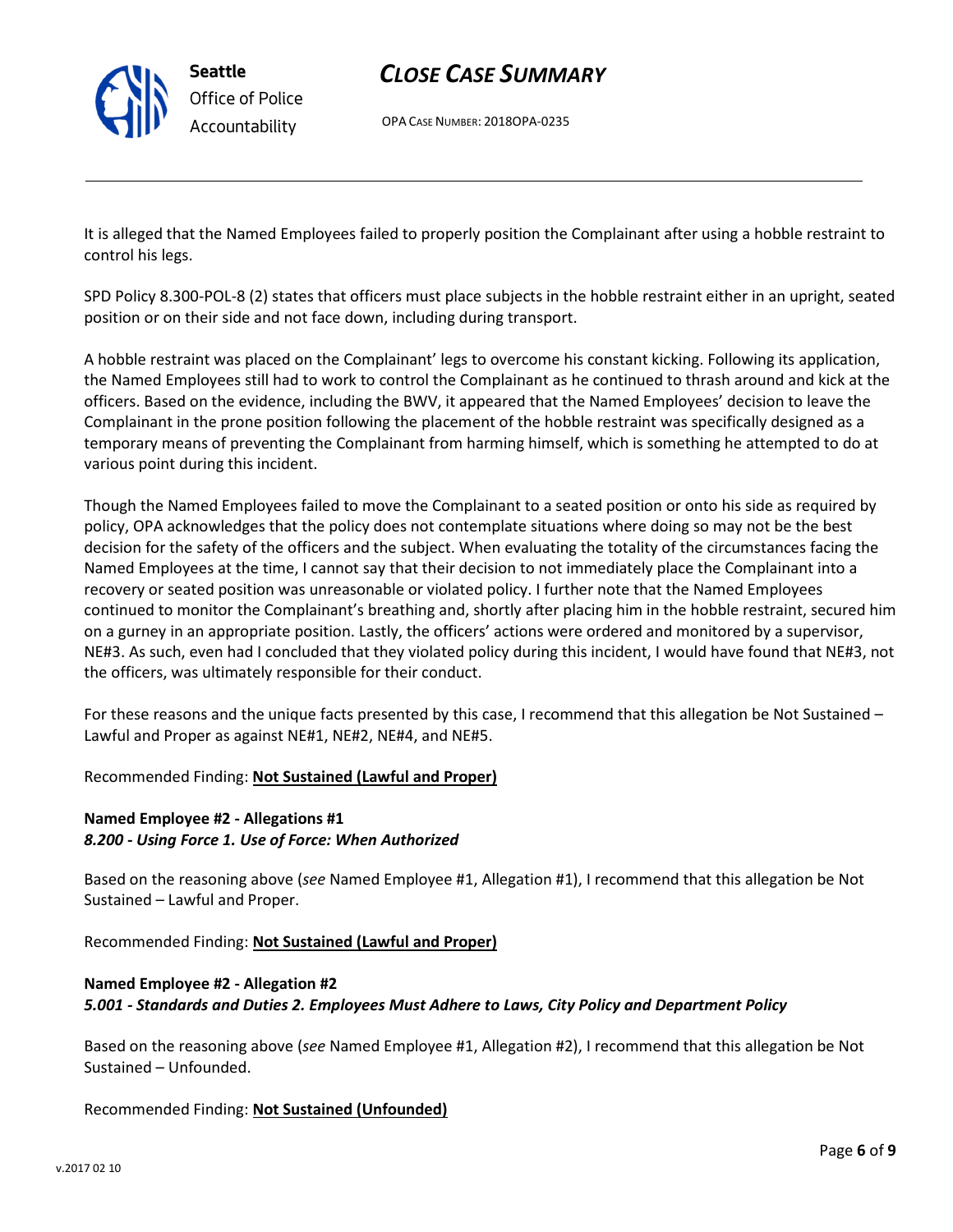## CLOSE CASE SUMMARY

OPA CASE NUMBER: 2018OPA-0235

#### Named Employee #2 - Allegation #3 8.300-POL-9 Use of Force – HOBBLE RESTRAINT 2. Officers Must Place Subjects in the Hobble Restraint Either in an Upright, Seated Position or on Their Side and Not Face Down, Including During Transport

Based on the reasoning above (see Named Employee #1, Allegation #3), I recommend that this allegation be Not Sustained – Lawful and Proper.

Recommended Finding: Not Sustained (Lawful and Proper)

#### Named Employee #3 - Allegations #1

### 5.002 - Responsibilities of Employees Concerning Alleged Policy Violations 5. Supervisors Will Investigate or Refer Allegations of Policy Violations Depending on the Severity of the Violation

SPD Policy 5.002-POL-5 requires supervisors who become aware of a potential policy violation to investigate or refer the allegations depending on their severity. Minor allegations of misconduct may be investigated by a supervisor, while allegations of serious misconduct – such as the use of excessive force – must be referred to OPA. (SPD Policy 5.002-POL-5.)

NE#3 told OPA that he did not refer the allegations made in this case by the Complainant to OPA because NE#3 did not perceive the Complainant's statements to rise to the level of claims of excessive force. NE#3 further justified his perception by stating that the Complainant's remarks about being touched inappropriately stemmed from his being held down and searched by officers. NE#3 contended that he viewed them as attempts to get officers to release him from their hold. NE#3 also explained that he did not view the Complainant to be making an excessive force claim because sexual assault is not a trained or reasonable force tactic.

OPA recognizes that there may be situations when Complainants make serious allegations of misconduct that are clearly unsubstantiated by the evidence, but the determination by a supervisor to take no action should only be made after direct consultation with OPA or by referring to OPA for review. Ultimately, however, given that the allegations made by the Complainant lacked any merit and given that NE#3 appeared to have good intentions, even if ultimately inconsistent with policy, OPA does not believe that a Sustained finding is necessary.

NE#3 no longer works for SPD. Were he still employed by the Department, OPA would have recommended that he receive a Training Referral; however, given his current status, that cannot be effectuated. Instead, OPA recommends that this allegation be removed.

Recommended Finding: Allegation Removed

Named Employee #4 - Allegations #1 8.200 - Using Force 1. Use of Force: When Authorized



Seattle Office of Police Accountability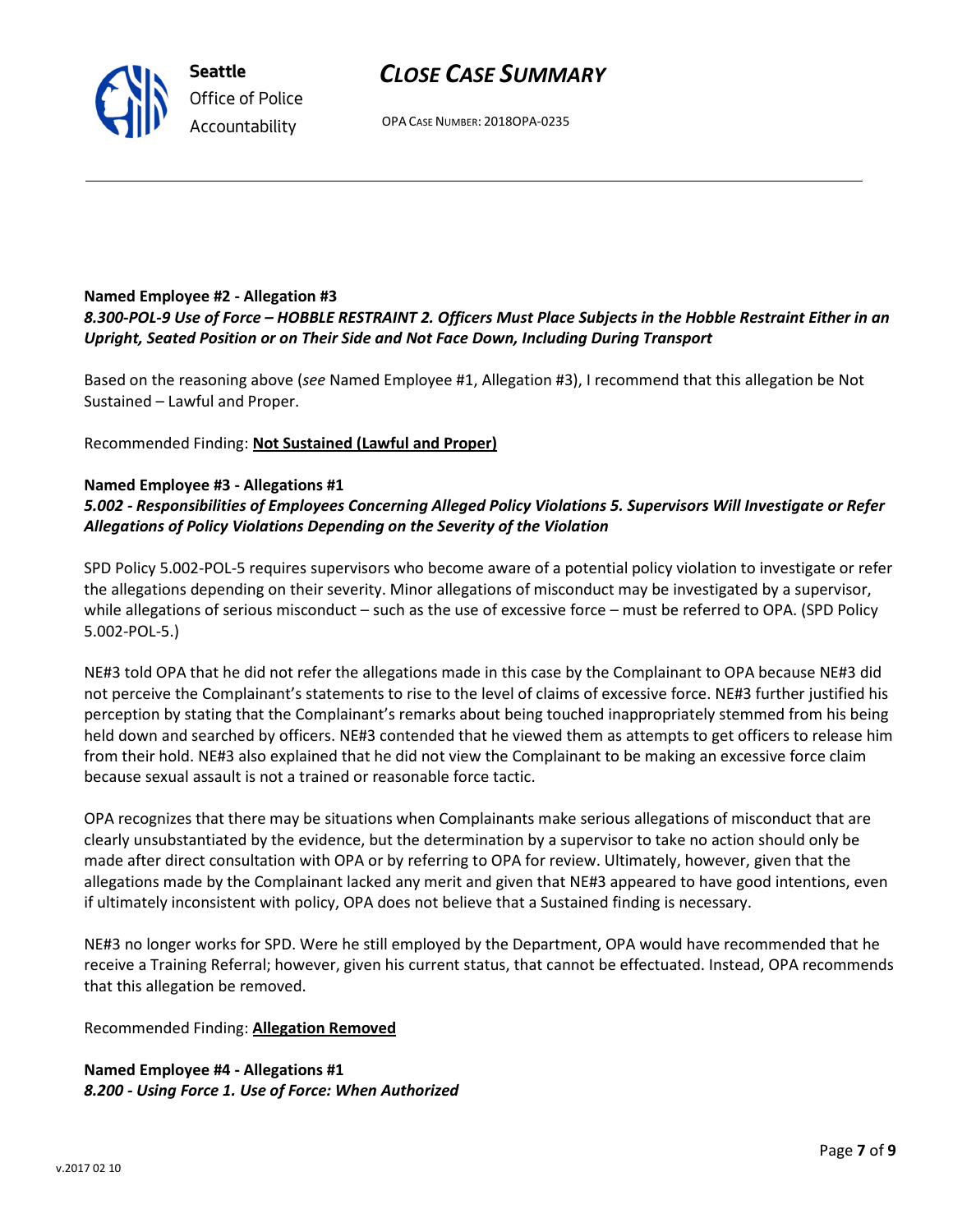

## CLOSE CASE SUMMARY

OPA CASE NUMBER: 2018OPA-0235

Based on the reasoning above (see Named Employee #1, Allegation #1), I recommend that this allegation be Not Sustained – Lawful and Proper.

#### Recommended Finding: Not Sustained (Lawful and Proper) Named Employee #4 - Allegation #2 5.001 - Standards and Duties 2. Employees Must Adhere to Laws, City Policy and Department Policy

Based on the reasoning above (see Named Employee #1, Allegation #2), I recommend that this allegation be Not Sustained – Unfounded.

Recommended Finding: Not Sustained (Unfounded)

#### Named Employee #4 - Allegation #3 8.300-POL-9 Use of Force – HOBBLE RESTRAINT 2. Officers Must Place Subjects in the Hobble Restraint Either in an Upright, Seated Position or on Their Side and Not Face Down, Including During Transport

Based on the reasoning above (see Named Employee #1, Allegation #3), I recommend that this allegation be Not Sustained – Lawful and Proper.

Recommended Finding: Not Sustained (Lawful and Proper)

#### Named Employee #5 – Allegation #1 8.200 - Using Force 1. Use of Force: When Authorized

Based on the reasoning above (see Named Employee #1, Allegation #1), I recommend that this allegation be Not Sustained – Lawful and Proper.

Recommended Finding: Not Sustained (Lawful and Proper)

## Named Employee #5 - Allegation #2 5.001 - Standards and Duties 2. Employees Must Adhere to Laws, City Policy and Department Policy

Based on the reasoning above (Named Employee #1, Allegation #2), I recommend that this allegation be Not Sustained – Unfounded.

Recommended Finding: Not Sustained (Unfounded)

## Named Employee #5 - Allegation #3

8.300-POL-9 Use of Force – HOBBLE RESTRAINT 2. Officers Must Place Subjects in the Hobble Restraint Either in an Upright, Seated Position or on Their Side and Not Face Down, Including During Transport

Based on the reasoning above (see Named Employee #1, Allegation #3), I recommend that this allegation be Not Sustained – Lawful and Proper.